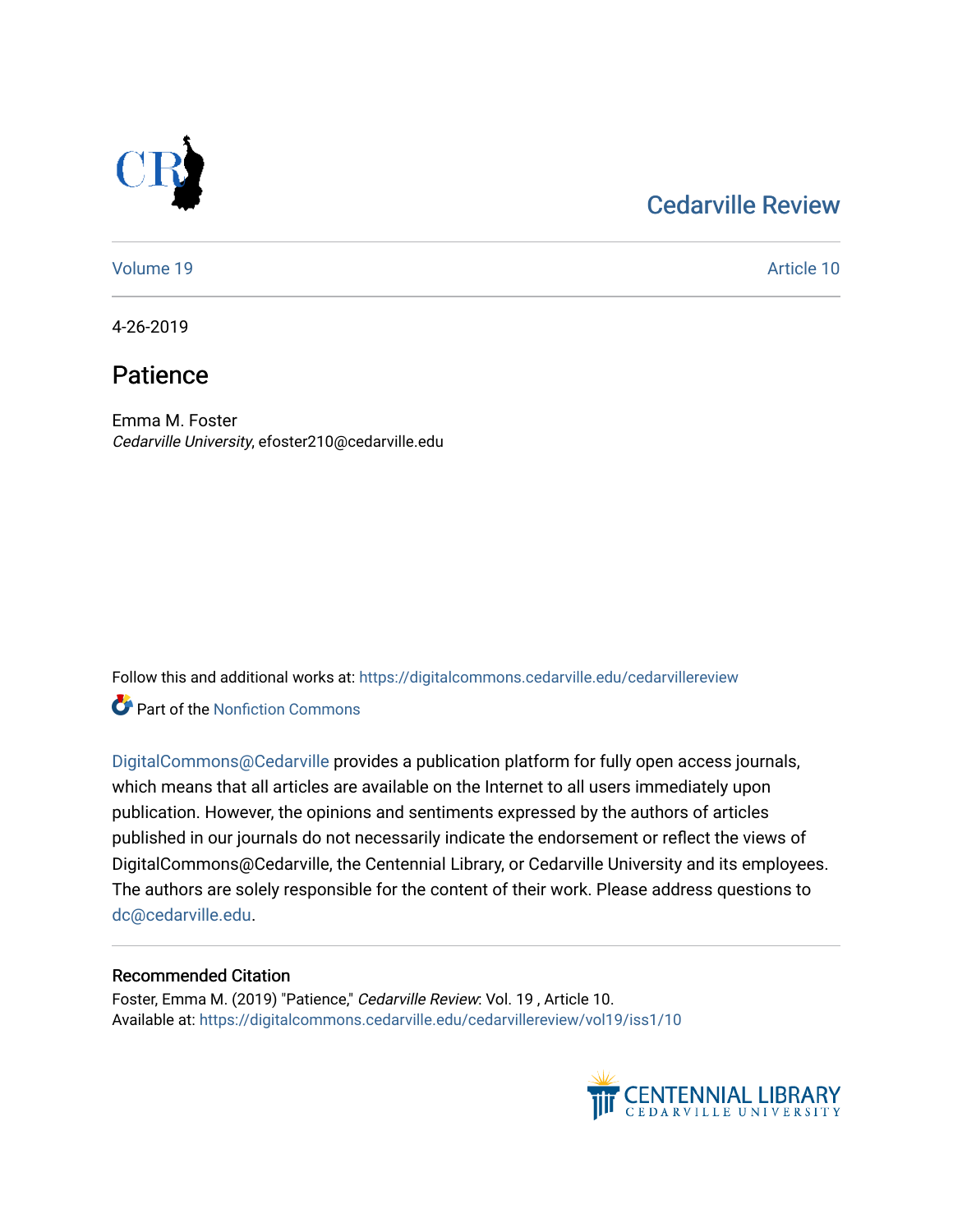### **Patience**

#### Description

A short piece of creative nonfiction about my grandma teaching me how to play solitaire in the wake of Hurricane Irma.

#### Keywords

Cedarville, creative writing, nonfiction, Emma Foster

#### Creative Commons License



This work is licensed under a [Creative Commons Attribution-Noncommercial-No Derivative Works 4.0](http://creativecommons.org/licenses/by-nc-nd/4.0/) [License](http://creativecommons.org/licenses/by-nc-nd/4.0/).

#### About the Contributor

Emma Foster is a junior English major at Cedarville University. She lived in Florida before transferring to Cedarville.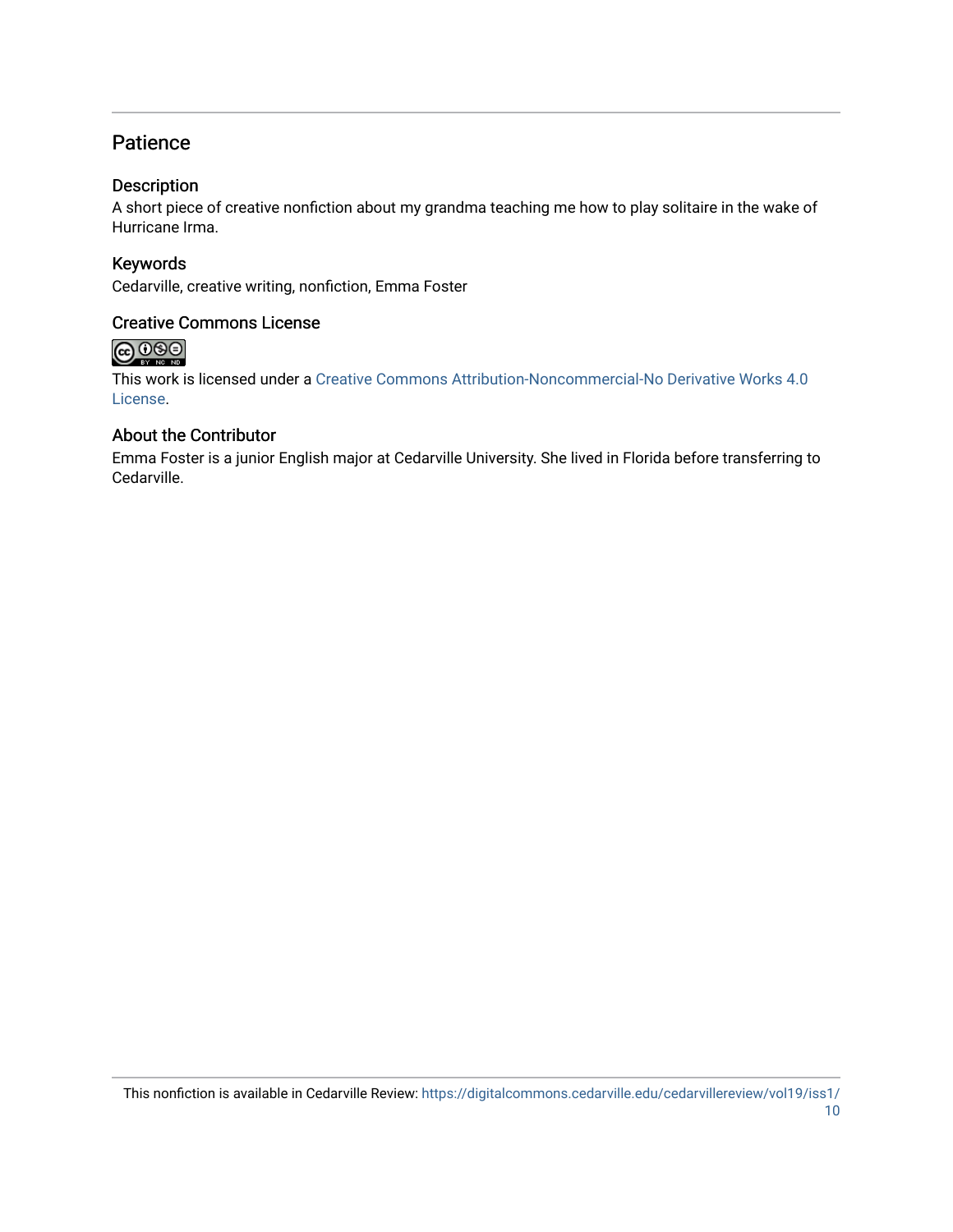#### Nonfiction

# **PATIENCE**

#### EMMA FOSTER

Grandma sits at our dining room table, her expression as worn as the deck of cards she holds in her hand. By now, the winds have stopped howling and the floodwaters have subsided, but the electricity has been out for two days. Our house is the only house in the neighborhood with running water, and my Grandma's house might be flooded.

When she places the cards down, the Kings, Queens, and Jacks stare up at me with blank eyes. They look different to me: I've seen anxious looks in my parent's eyes ever since the forecasters announced Irma had suddenly veered west directly through Florida. The cards are battered like the house across the street that lost its back porch to a tornado passing by. I sit down next to Grandma, watching her conduct a military strategy to take her mind off the battle we've all been fighting for the past week.

Eager to show me how order is established, Grandma resets the cards in their columns, totaling twenty-eight cards, seven revealing themselves to the ceiling. Black meets red in opposing patterns. The kingdoms are scattered, each card succumbing to the rules of the match, but for once, there seems to be order.